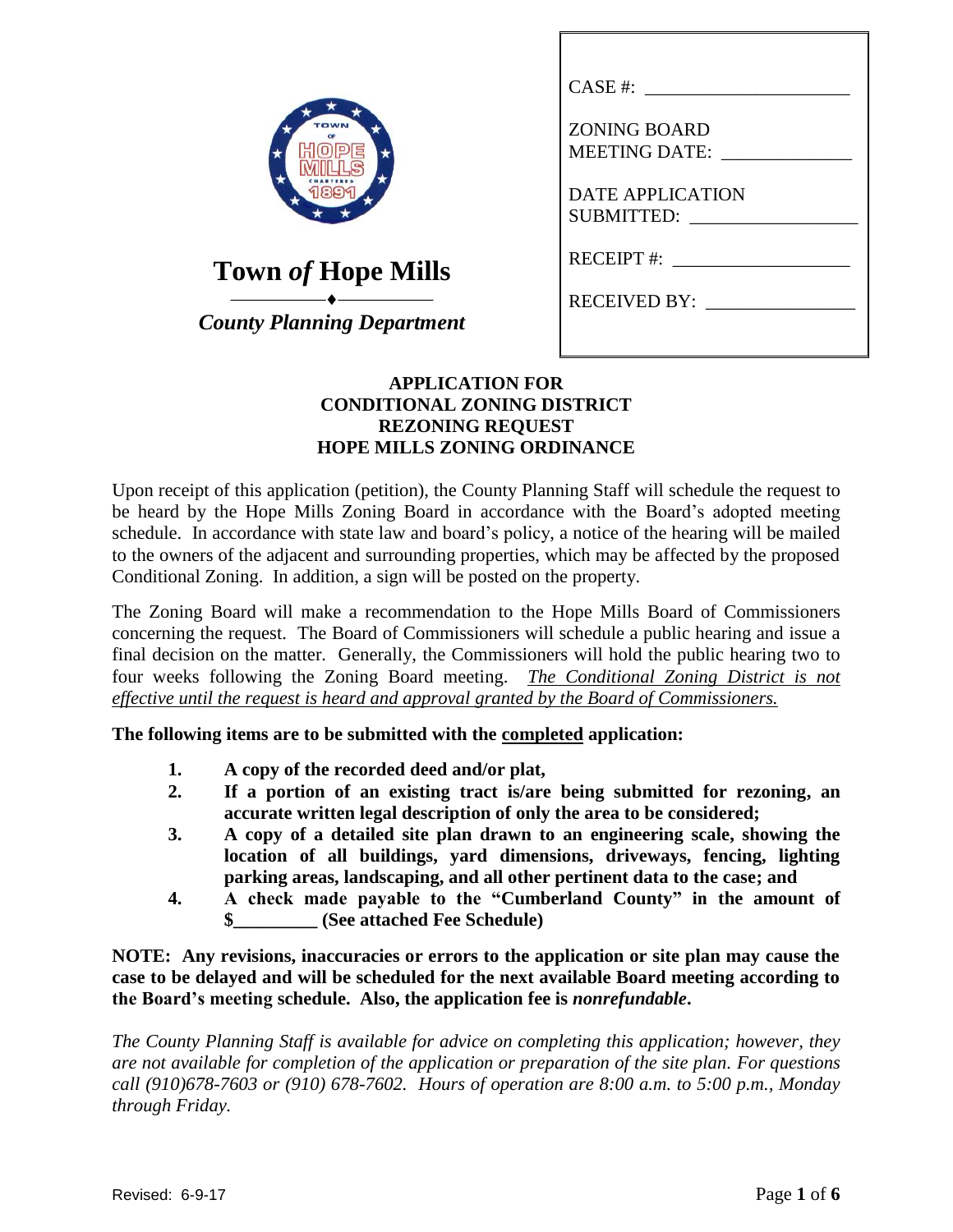## **TO THE ZONING BOARD AND TOWN BOARD OF COMMISSIONERS OF HOPE MILLS, NC:**

I (We), the undersigned, hereby submit this application, and petition the Hope Mills Commissioners to amend and to change the zoning map of the Town of Hope Mills as provided for under the provisions of the Hope Mills Zoning Ordinance. In support of this petition, as hereinafter requested, the following facts are submitted:

| 1.  | Applicant/Agent                                                                                                                                                          |  |  |  |  |  |  |
|-----|--------------------------------------------------------------------------------------------------------------------------------------------------------------------------|--|--|--|--|--|--|
| 2.  |                                                                                                                                                                          |  |  |  |  |  |  |
| 3.  | $Telephone: (Home)$ $(Work)$ $(Work)$                                                                                                                                    |  |  |  |  |  |  |
| 4.  |                                                                                                                                                                          |  |  |  |  |  |  |
| 5.  | Parcel Identification Number (PIN #) of subject property: ______________________<br>(also known as Tax ID Number or Property Tax ID)                                     |  |  |  |  |  |  |
| 6.  |                                                                                                                                                                          |  |  |  |  |  |  |
| 7.  |                                                                                                                                                                          |  |  |  |  |  |  |
| 8.  | Deed Book ________________________, Page(s) _______________________, Cumberland County<br>Registry. (Attach copy of deed of subject property as it appears in Registry). |  |  |  |  |  |  |
| 9.  |                                                                                                                                                                          |  |  |  |  |  |  |
| 10. | Proposed use(s) of the property: $\frac{1}{2}$ measurements are not all the property:                                                                                    |  |  |  |  |  |  |
|     | NOTE: Be specific and list all intended uses.                                                                                                                            |  |  |  |  |  |  |
| 11. | Do you own any property adjacent to, including across the street from, the property being                                                                                |  |  |  |  |  |  |
|     |                                                                                                                                                                          |  |  |  |  |  |  |
| 12. |                                                                                                                                                                          |  |  |  |  |  |  |
| 13. | It is requested that the foregoing property be rezoned FROM:                                                                                                             |  |  |  |  |  |  |
|     | TO: (Select one)                                                                                                                                                         |  |  |  |  |  |  |
|     | Conditional Zoning District, with an underlying zoning district of<br>(Article V)<br>Mixed Use District/Conditional Zoning District (Article VI)                         |  |  |  |  |  |  |
|     | Planned Neighborhood District/Conditional Zoning District (Article VII)                                                                                                  |  |  |  |  |  |  |
|     | Density Development/Conditional Zoning District, at the<br>_Density                                                                                                      |  |  |  |  |  |  |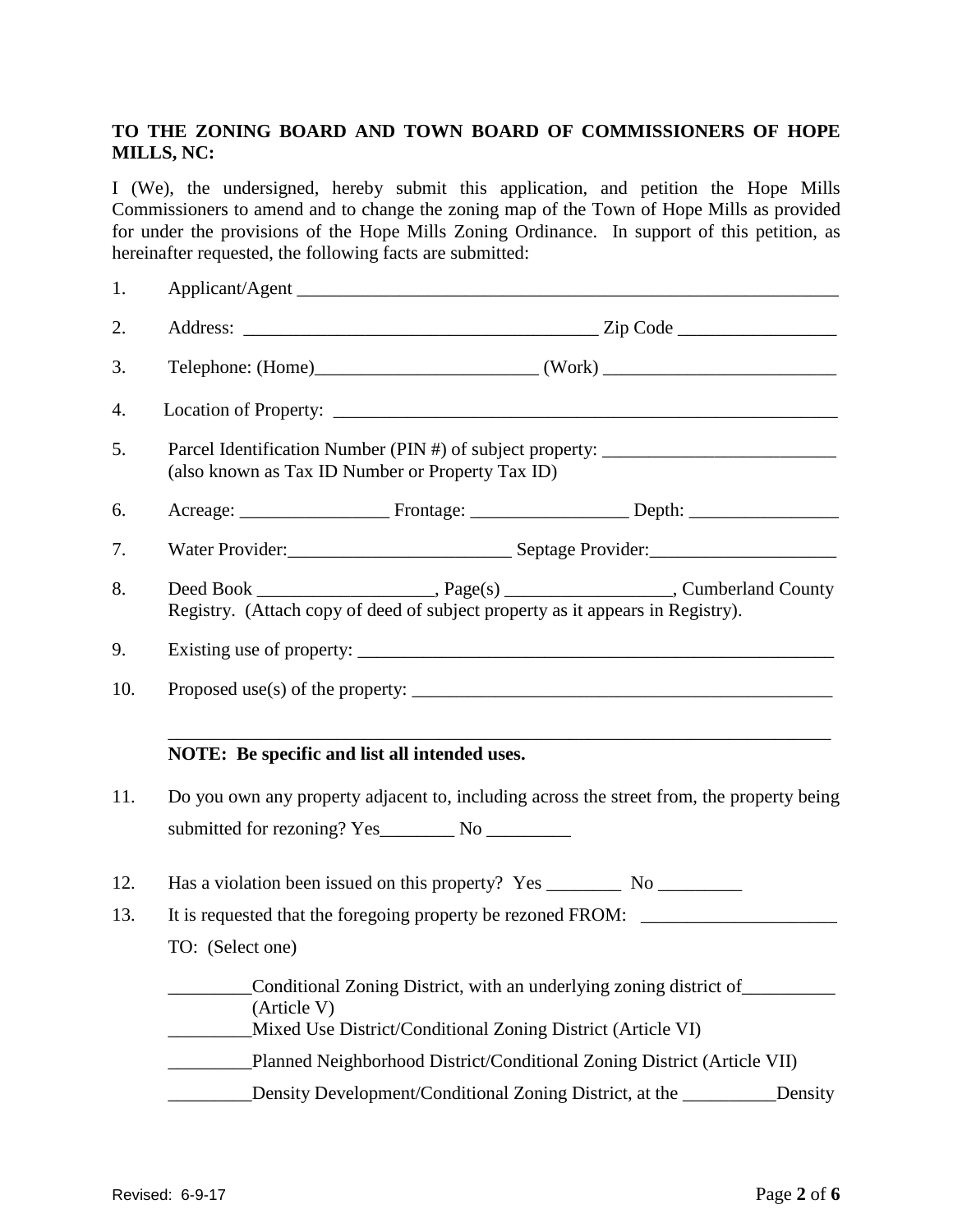(Article VIII)

## APPLICATION FOR CONDITIONAL ZONING

#### 1. PROPOSED USE(S):

- A. List the use(s) proposed for the Conditional Zoning. (Use of the underlying district will be restricted only to the use(s) specified in this application if approved.)
- B. Density: List the amount of acreage that will be residential, commercial, and/or open space, and the number of lots and/or dwelling units proposed, and the square footage of the non-residential units.

#### 2. DIMENSIONAL REQUIREMENTS:

- A. Reference either the dimensional requirements of the district, Sec. 102A-1204 or list the proposed setbacks.
- B. Off-street parking and loading, Sec.102A-1301 & 102A-1303: List the number of spaces, type of surfacing material and any other pertinent information.

#### 3. SIGN REQUIREMENTS:

Reference the district sign regulations proposed from Article XIV.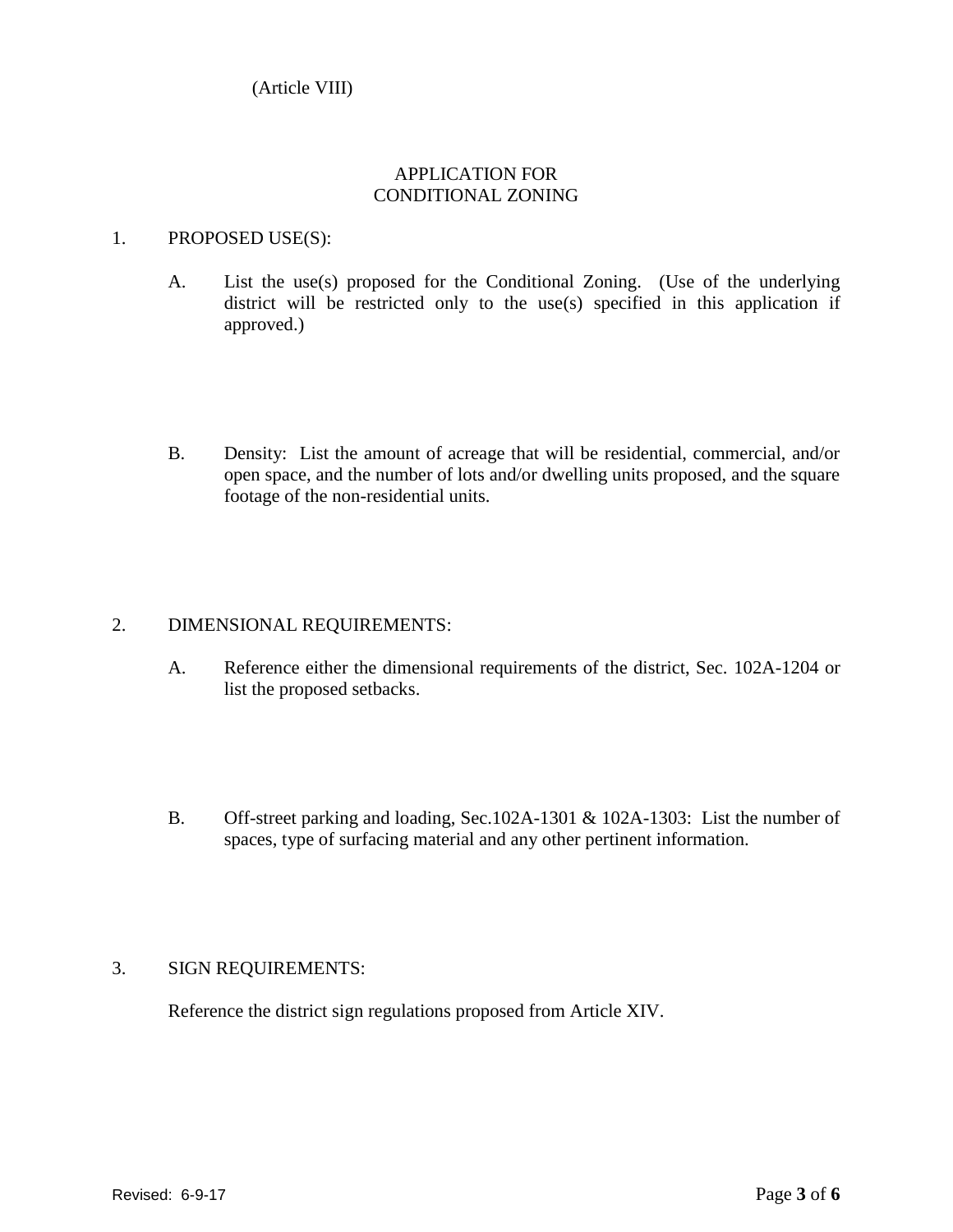#### 4. LANDSCAPE AND BUFFER REQUIREMENTS:

A. For all new non-residential and mixed use development abutting a public street, indicate the number and type of large or small ornamental trees used in the streetscape, yard space, and/or parking areas, plus the number and type of shrubs. [Sec. 102A-1202(n)]. **NOTE: All required landscaping must be included on the site plan.**

B. Indicate the type of buffering and approximate location, width and setback from the property lines. [Sec. 102A-1202(g)] **NOTE: All required buffers must be included on the site plan.**

#### 5. MISCELLANEOUS:

List any information not set forth above, such as the days and hours of the operation, number of employees, exterior lighting, noise, odor and smoke, emission controls, etc.

#### 6. SITE PLAN REQUIREMENTS:

The application must include a site plan drawn to the specifications of Sec. 102A-1502. If the proposed uses involve development subject to the Hope Mills Subdivision Ordinance, the site plan required may be general in nature, showing a generalized street pattern, if applicable, and the location of proposed uses. If the proposed uses include development not subject to the Subdivision Ordinance, the site plan must be of sufficient detail to allow the County Planning Staff, Hope Mills Review Committee, the Zoning Board and Board of Commissioners to analyze the proposed uses and arrangement of uses on the site. It also must include the footprints of all buildings (proposed and existing), the proposed number of stories, location and number of off-street parking and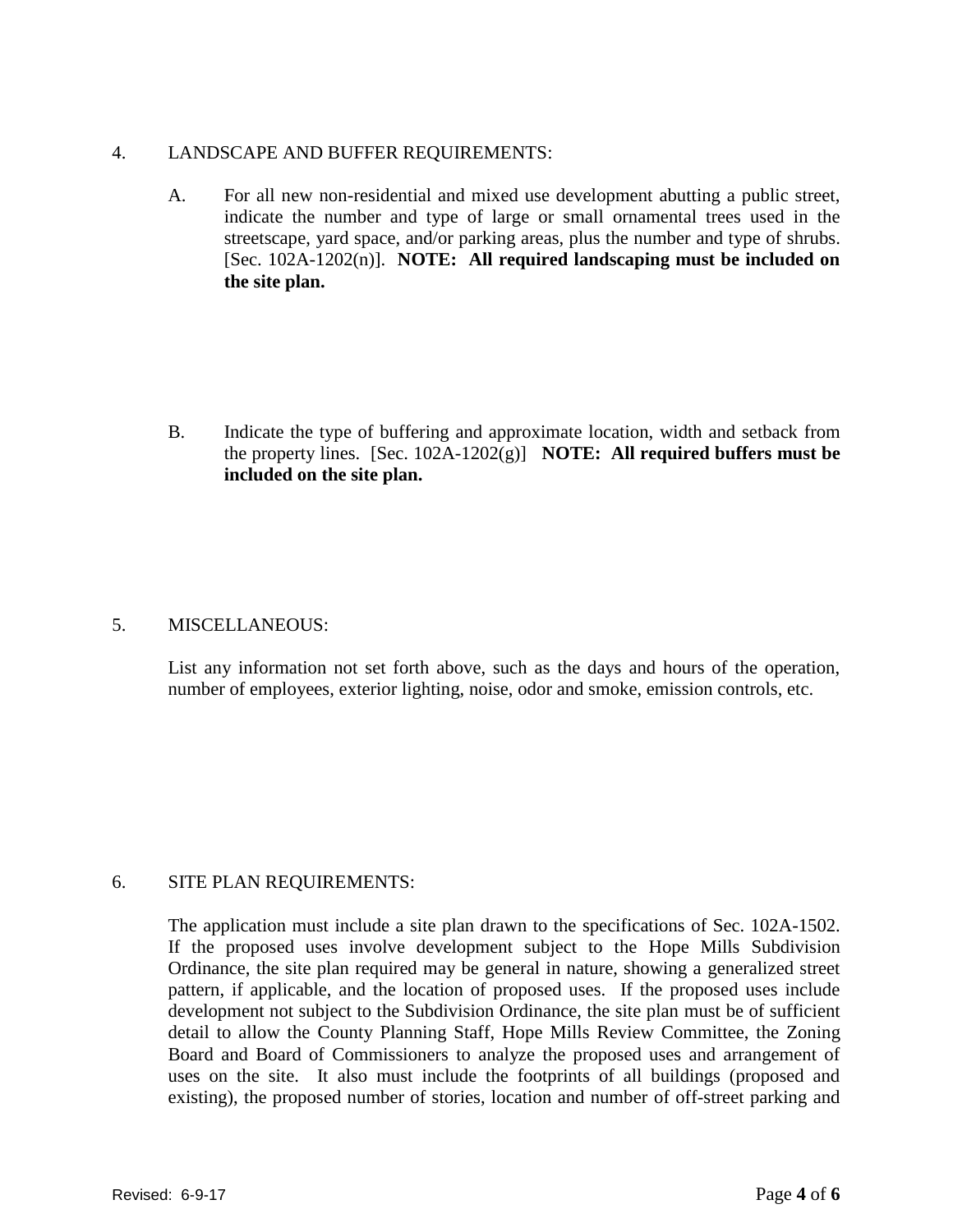loading spaces, proposed points of access to existing streets and internal circulation patterns. In addition, the location of all proposed buffers and fences and landscaping shall be included on the site plan.

## 7. STATEMENT OF ACKNOWLEDGMENT:

It is understood by the undersigned that the official zoning map, as originally adopted and subsequently amended, is presumed to be appropriate to the property involved and that the burden of proof for a zoning amendment (rezoning) rest with the petitioner.

It is the responsibility of the petitioner (personally or by agent) to submit to the County Planning Department a valid request within a complete application.

I further understand I must voluntarily agree to all ordinance related conditions prior to the first hearing on the case or any disagreement may be cause for an unfavorable recommendation. The undersigned hereby acknowledge that the County Planning Staff has conferred with the petitioner or assigns, and the application as submitted is accurate and correct.

\_\_\_\_\_\_\_\_\_\_\_\_\_\_\_\_\_\_\_\_\_\_\_\_\_\_\_\_\_\_\_\_\_\_\_\_\_\_\_\_\_\_\_\_\_\_\_\_\_\_\_\_\_\_\_\_\_\_\_\_\_\_\_\_\_\_\_\_\_\_\_\_

\_\_\_\_\_\_\_\_\_\_\_\_\_\_\_\_\_\_\_\_\_\_\_\_\_\_\_\_\_\_\_\_\_\_\_\_\_\_\_\_\_\_\_\_\_\_\_\_\_\_\_\_\_\_\_\_\_\_\_\_\_\_\_\_\_\_\_\_\_\_\_\_

\_\_\_\_\_\_\_\_\_\_\_\_\_\_\_\_\_\_\_\_\_\_\_\_\_\_\_\_\_\_\_\_\_\_\_\_\_\_\_\_\_\_\_\_\_\_\_\_\_\_\_\_\_\_\_\_\_\_\_\_\_\_\_\_\_\_\_\_\_\_\_\_

\_\_\_\_\_\_\_\_\_\_\_\_\_\_\_\_\_\_\_\_\_\_\_\_\_\_\_\_\_\_\_\_\_\_\_ \_\_\_\_\_\_\_\_\_\_\_\_\_\_\_\_\_\_\_\_\_\_\_\_\_\_\_\_\_\_\_\_\_\_\_\_

\_\_\_\_\_\_\_\_\_\_\_\_\_\_\_\_\_\_\_\_\_\_\_\_\_\_\_\_\_\_\_\_\_\_\_ \_\_\_\_\_\_\_\_\_\_\_\_\_\_\_\_\_\_\_\_\_\_\_\_\_\_\_\_\_\_\_\_\_\_\_\_

\_\_\_\_\_\_\_\_\_\_\_\_\_\_\_\_\_\_\_\_\_\_\_\_\_\_\_\_\_\_\_\_\_\_\_\_\_\_\_\_\_\_\_\_\_\_\_\_\_\_\_\_\_\_\_\_\_\_\_\_\_\_\_\_\_\_\_\_\_\_\_\_

\_\_\_\_\_\_\_\_\_\_\_\_\_\_\_\_\_\_\_\_\_\_\_\_\_\_\_\_\_\_\_\_\_\_\_\_\_\_\_\_\_\_\_\_\_\_\_\_\_\_\_\_\_\_\_\_\_\_\_\_\_\_\_\_\_\_\_\_\_\_\_\_

\_\_\_\_\_\_\_\_\_\_\_\_\_\_\_\_\_\_\_\_\_\_\_\_\_\_\_\_\_\_\_\_\_\_\_ \_\_\_\_\_\_\_\_\_\_\_\_\_\_\_\_\_\_\_\_\_\_\_\_\_\_\_\_\_\_\_\_\_\_\_\_

\_\_\_\_\_\_\_\_\_\_\_\_\_\_\_\_\_\_\_\_\_\_\_\_\_\_\_\_\_\_\_\_\_\_\_ \_\_\_\_\_\_\_\_\_\_\_\_\_\_\_\_\_\_\_\_\_\_\_\_\_\_\_\_\_\_\_\_\_\_\_\_

ADDRESS OF OWNER(S)

E-MAIL

HOME TELEPHONE WORK TELEPHONE

SIGNATURE OF OWNER(S) SIGNATURE OF OWNER(S)

NAME OF AGENT, ATTORNEY, APPLICANT (by assign) (PRINT OR TYPE)

ADDRESS OF AGENT, ATTORNEY, APPLICANT

HOME TELEPHONE WORK TELEPHONE